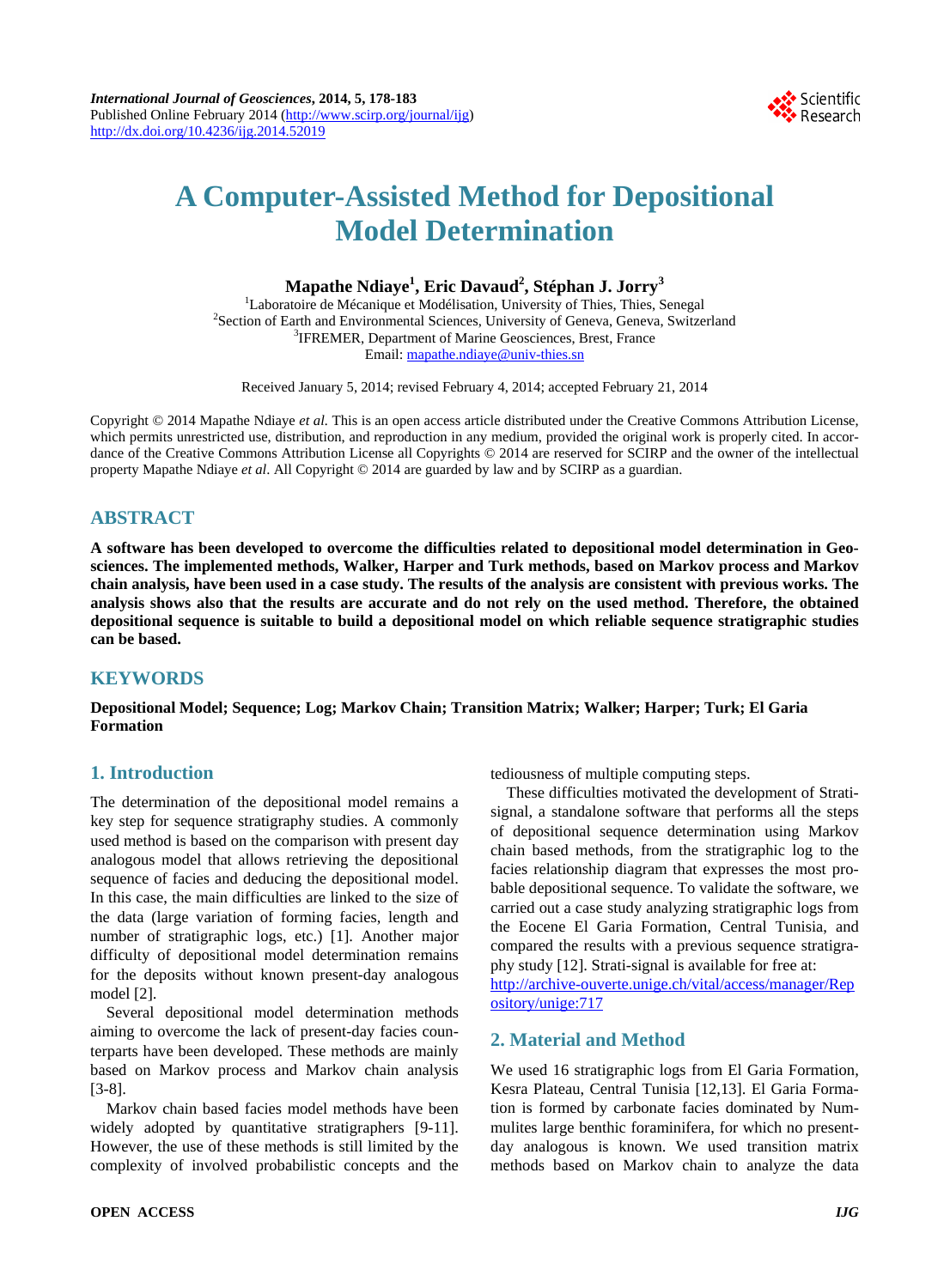aiming to retrieve the depositional sequence.

Transition matrix (TM), as a method for quantitative stratigraphy, has been advocated for the first time by Walker [6], following the works of Read [3], Gingerich [4] and Selley [5]. The method supposes that the succession of facies in a set of stratigraphic logs can be considered as a Markov process. A Markov process is defined as a succession of states or events where the occurrence of a given state depends on the previous one [14].

In this case study, we used the three TM methods implemented in Strati-signal: Walker [6], Harper [7] and Turk methods [8]. In fact, each one of these three methods used separately may suffice to retrieve a deposit sequence. The purpose of diversifying the used methods is to test the sensibility of the obtained results to the chosen method, given that the two first and the third methods use very different approaches. The difference between these three methods resides in the processing steps, to separate significant transitions from random transitions between facies.

All TM methods start with the facies transition matrix definition. It consists of storing in a two-way table, the number of transitions between every couple of the facies present in the stratigraphic logs (**[Table 1](#page-1-0)**). The depositional sequence will be defined based on the statistically significant transitions.

The simplest TM routine is Walker method (**[Figure 1](#page-1-1)**). The depositional sequence is obtained by comparing the observed probability of transition between facies with randomly occurring transitions.

An improvement of Walker method has been suggested by Harper [7] advocating that, transitions probabilities greater than random must be tested for statistical significance. Harper argued that, we could not consider a transition as significant if we cannot rule out the null hypothesis of its randomness. Thus, an objective procedure is to choose a given significance level and, for each transition between two facies, compute the probability of having at least the observed number of successions in N trials. This corresponds to the binomial probability. Considering the null hypothesis that a transition occurs at random, it can be rejected if the binomial probability is greater than or equal to the chosen level of significance. To reduce the risk of null hypothesis rejection while it is true, the level of significance must be chosen considerably low [15].

Later, Turk [16] suggested instead, splitting the transition matrix into noise and signal matrix. It returns to isolating the part of the matrix responsible of non-randomness. The "filtering" is performed iteratively (**[Figure 2](#page-2-0)**) based on a priori hypothesis provided by knowledge, intui tion or a posteriori hypothesis based on residual analysis.

In fact, Turk method uses a signal-processing approach and is, in this way very different from Walker and Harper methods. Its principle consists of performing a chi square test on the remaining matrix after the retrieval of the signal corresponding cells. The truncated cells are restored using iterative proportional fitting [8,17].

Several iterations are often necessary to isolate these two disjoint matrices. The final result, the Guided Transition matrix, is computed using the difference between the observed and the random matrix and is used to draw the facies relationship diagram.

<span id="page-1-0"></span>**Table 1. Transition matrix of El Garia Formation, showing all the transitions in the 16 stratigrahic logs.**

| To             | F1               | F <sub>2</sub>   | F4               | F <sub>5</sub>   | F7               | F <sub>6</sub>   | F8               | F <sub>9</sub>   | F3           |
|----------------|------------------|------------------|------------------|------------------|------------------|------------------|------------------|------------------|--------------|
| F1             | 0                | $\boldsymbol{0}$ | $\boldsymbol{0}$ | $\boldsymbol{0}$ | $\boldsymbol{0}$ | $\boldsymbol{0}$ | $\boldsymbol{0}$ | $\overline{0}$   | $\mathbf{0}$ |
| F2             | 16               | $\boldsymbol{0}$ | 0                | $\boldsymbol{0}$ | $\boldsymbol{0}$ | 0                | $\boldsymbol{0}$ | $\mathbf{0}$     | 6            |
| F <sub>4</sub> | 0                | 6                | $\boldsymbol{0}$ | 4                | $\boldsymbol{0}$ | $\boldsymbol{0}$ | $\boldsymbol{0}$ | $\boldsymbol{0}$ | 12           |
| F <sub>5</sub> | 0                | $\boldsymbol{0}$ | 11               | $\boldsymbol{0}$ | $\boldsymbol{0}$ | 9                | $\boldsymbol{0}$ | $\mathbf{0}$     | 9            |
| F7             | $\boldsymbol{0}$ | $\boldsymbol{0}$ | $\boldsymbol{0}$ | 5                | $\boldsymbol{0}$ | $\boldsymbol{0}$ | $\boldsymbol{0}$ | $\boldsymbol{0}$ | $\mathbf{0}$ |
| F <sub>6</sub> | 0                | $\boldsymbol{0}$ | $\boldsymbol{0}$ | 13               | 5                | $\boldsymbol{0}$ | $\boldsymbol{0}$ | $\mathbf{0}$     | $\mathbf{0}$ |
| F8             | 0                | 1                | 4                | 3                | $\boldsymbol{0}$ | 9                | 0                | $\boldsymbol{0}$ | $\mathbf{0}$ |
| F <sub>9</sub> | $\boldsymbol{0}$ | $\boldsymbol{0}$ | $\boldsymbol{0}$ | $\boldsymbol{0}$ | $\boldsymbol{0}$ | $\boldsymbol{0}$ | 17               | $\mathbf{0}$     | $\mathbf{0}$ |
| F3             | 1                | 15               | 7                | 4                | $\boldsymbol{0}$ | $\boldsymbol{0}$ | 0                | 0                | $\mathbf{0}$ |

<span id="page-1-1"></span>

**Figure 1. Flow chart of walker transition matrix method.**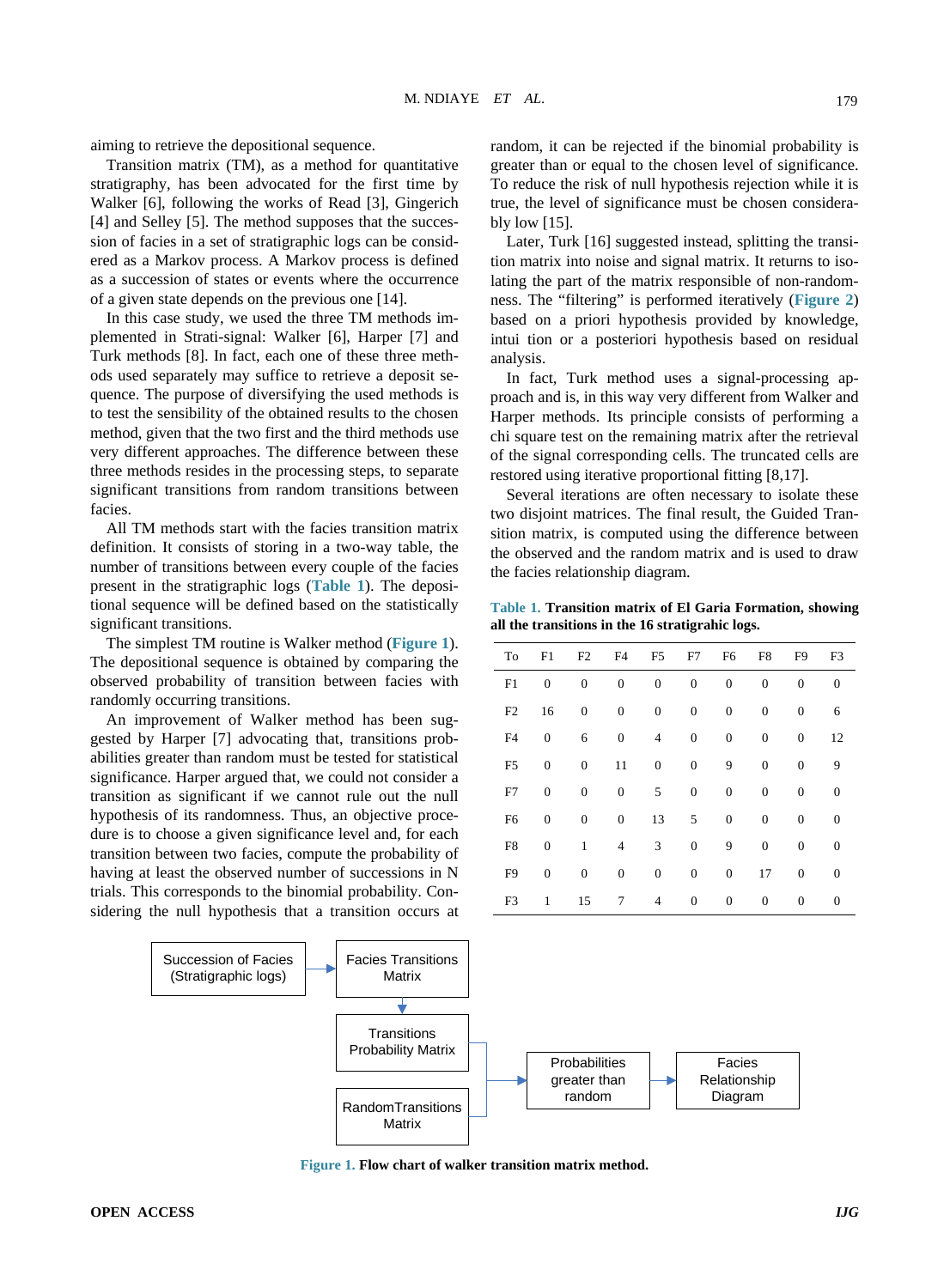<span id="page-2-0"></span>

**Figure 2. Flow chart of Turk transition matrix method.**

## **3. Case Study**

Based on field observations, on nummulites morphology and on petrographic thin sections analysis, nine facies have been distinguished within the 16 stratigraphic logs of the El Garia Formation [12]:

- Facies F1: Large robust nummulite grainstone.
- Facies F2: Small robust nummulite grainstone.
- Facies F3: Large flat nummulite grainstone.
- Facies F4: Small flat nummulite packstone.
- Facies F5: *Operculina* and nummulithoclastic packstone.
- Facies F6: Nummulithoclastic packstone.
- Facies F7: Argilaceous wackestone.
- Facies F8: Nautiloid packestone-wackestone.
- Facies F9: Bioturbated glauconitic marls.

The 16 stratigraphic logs are loaded as text files (one file per log) in Strati-signal "Log generator" module (**[Figure 3](#page-2-1)**).

This module allows stratigraphic log creation using a very simple text written syntax. For instance, a line **F1 = 10**; creates a log with an F1 layer, 10 units thick. If we are only interested in transitions between facies, the thickness of the layer could be neglected, we write simply **F1**;

Each log is shown in a tabbed pane. When the user hits the "Create log" button, the logs are automatically generated. One can choose to customize layer facies rendering changing color, texture or erosional profile.

Generated stratigraphic logs are shown in the "Log properties" window. "Log properties" is a tool of the "Log analysis" module.

In the next step, we use "Log analysis" module, especially "Facies analysis" tool that extracts automatically the transition matrix (**[Table 1](#page-1-0)**).

<span id="page-2-1"></span>

**Figure 3. "Log generator" module showing the 16 stratigraphic logs of the El Garia Formation.**

The transition matrix can be tested for randomness using the quasi-independence model. In fact, there is no point in looking for patterns in the transition matrix when the data are random [18]. As the computed chi-square exceeds the critical chi-square, the data do not appear to be random (**[Figure 4](#page-3-0)**).

The final step consists in analyzing the data using successively Walker, Harper and Turk methods (**[Figure](#page-3-1)  [5](#page-3-1)**). To proceed, the user has to select the stratigraphic logs to be involved in the analysis. In this case we select the "All logs" option.

By default, the sampling step is set to zero. It means that, only transitions from two different facies are considered. An embedded transition matrix is therefore generated. If the user opts for a non-embedded matrix (considering the transition from a facies to itself), he has to specify a sampling step. It is worth noticing that embedded matrices are more common in stratigraphic studies. Non-embedded matrices result in autocorrelation of the thicker facies with themselves and thus, mask important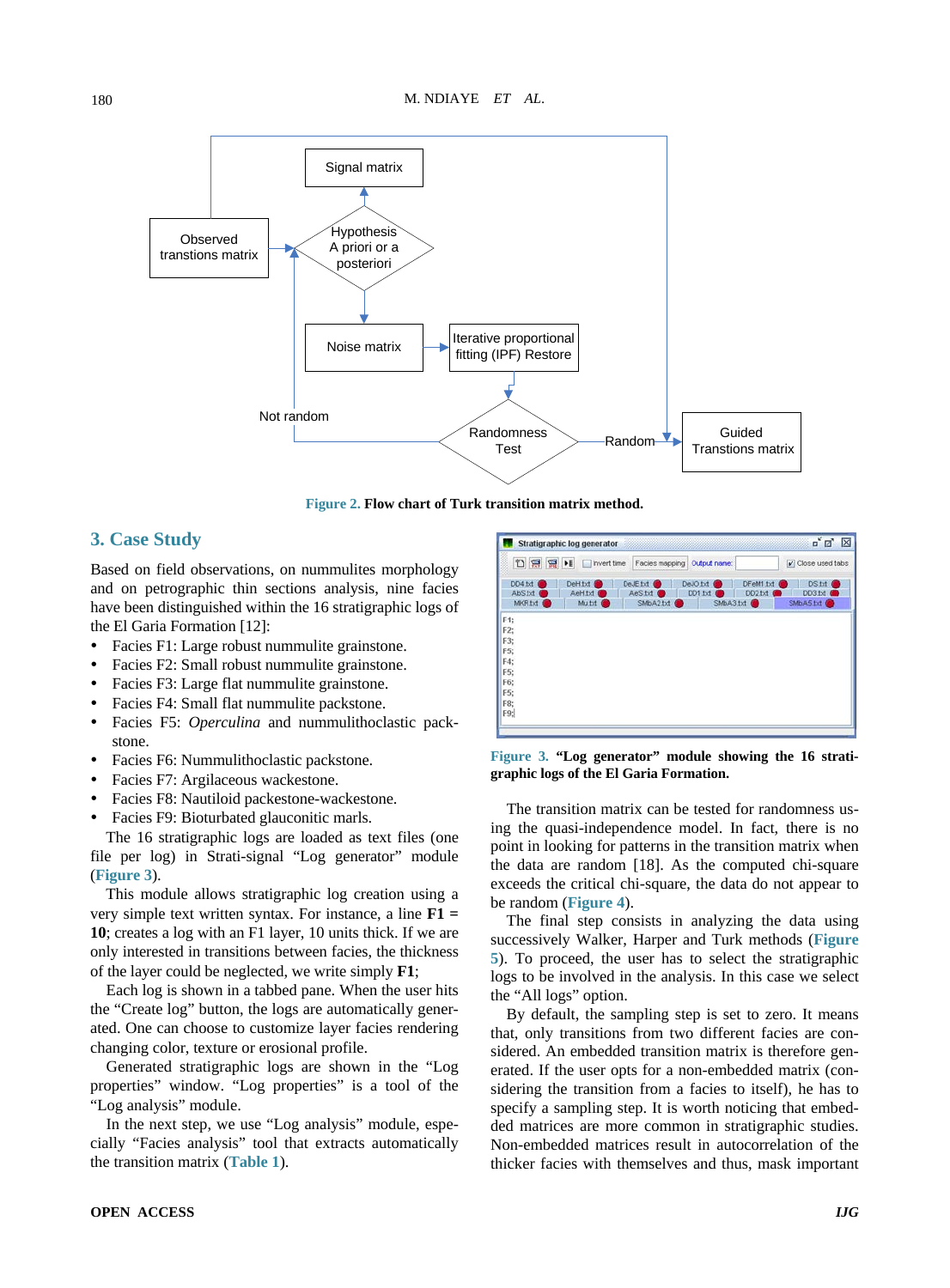<span id="page-3-0"></span>

**Figure 4. Report of transition matrix test for randomness.**

<span id="page-3-1"></span>

| ≗ Markov Method                |                                 |                |  |  |  |  |  |  |  |  |
|--------------------------------|---------------------------------|----------------|--|--|--|--|--|--|--|--|
| Input logs & Sampling step     |                                 |                |  |  |  |  |  |  |  |  |
| tion All logs                  | $\bigcirc$ Matrix<br>Custom log |                |  |  |  |  |  |  |  |  |
| Sampling step:                 |                                 |                |  |  |  |  |  |  |  |  |
| Select method                  |                                 |                |  |  |  |  |  |  |  |  |
| $\bullet$ Walker               |                                 | Walker random  |  |  |  |  |  |  |  |  |
| $\supset$ Harper               |                                 | Harper random  |  |  |  |  |  |  |  |  |
| Türk                           |                                 | Residues model |  |  |  |  |  |  |  |  |
| Cancel<br>$Y^2$ -Test<br>Apply |                                 |                |  |  |  |  |  |  |  |  |

**Figure 5. Transition matrix method selection.**

transition probabilities between different facies [19].

For Walker and Harper methods, the user can specify the random matrix computation method. The difference between the two given methods resides in whether rows or columns sum is used to estimate a facies number of occurrences. Nevertheless, the use of default options is recommended as far as the user does not have specific needs.

In the case of Turk method, the user can also specify random matrix determination method. Two models are proposed: Residues and Custom models. In the case of "residues model", the random matrix is computed automatically by the analysis of residues [16]. In the case of the "custom model", the user has to specify manually the matrix entries corresponding to non-random cells, delete them or replace them by zeros. In this case, the user can get help from the half normal plot of the median tetrads [7,20]. The median tetrad estimates the amount by which an observed score deviates from that expected if there were no interaction [21]. The half normal plot of the median tetrads allows the visualization of outliers generally responsible of non-randomness. Strati-signal allows plotting and navigating through the tetrads to target those deviating from normality. It is worth noticing that the custom model requires a good a priori knowledge of the transition matrix under study.

The results are always shown in a new tabbed pane titled with the used method (e.g. "Harper method"). For each method, the most relevant matrices are displayed on the left side of the facies relationship diagram (FRD).

## **4. Results and Discussion**

Analysis of the El Garia Formation data using Walker method at the 99% confidence level gives the facies relationship diagram shown on **[Figure 6](#page-3-2)**.

On the Walker FRD, each facies or state present in the stratigraphic logs is represented. Two given facies are linked with an arrow showing the probability, greater than random, to pass from one facies to another. When transitions are simultaneously from A to B and from B to A, we say that A-B transition is cyclical. The Walker FRD shows an "F9-F8-F6-F7-F5-F4-F3-F2-F1" sequence. In other words, from the F9 facies, we can follow the arrows to F8, then to F6 until we reach F1. For each transition represented by an arrow, a value representing the transition probability greater than random is represented. In the following, we will refer to this sequence as the F91 sequence. The Walker FRD shows that the transition F4-F3 can be cyclical before passing to F2. More rarely, the transition can be direct from F4 to F2 skipping F3. A cyclicity can be also observed in F6-F5 transition and F7 can be skipped.

The analysis of the El Garia Formation data using Harper method at the 99% confidence level gives the facies relationship diagram shown on **[Figure 7](#page-4-0)**. Here, the represented facies or states are linked with arrows containing the binomial probability, which is the probability of having at least the observed number of transitions in N trials, N being the total number of transitions.

We notice that, at the 99% confidence level, the Harper method substantiates Walker results and shows the F91 sequence; Nevertheless F2-F1 transition is no more

<span id="page-3-2"></span>

**Figure 6. Facies relationship diagram of El Garia Formation using walker method that considers transition probabilities greater than random as significant.**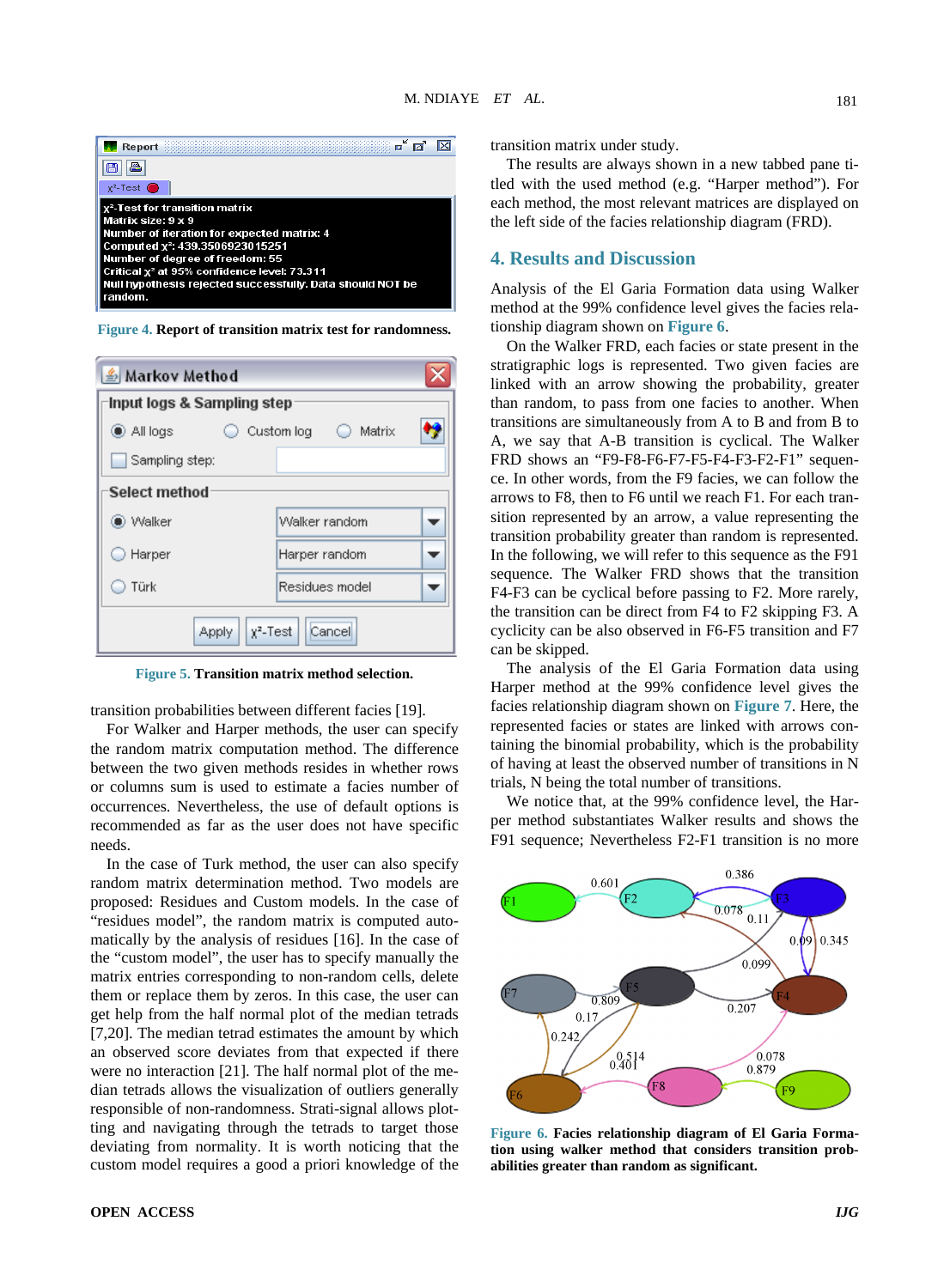<span id="page-4-0"></span>

**Figure 7. Facies relationship diagram of El Garia Formation using Harper method that considers transition probabilities greater than random and tested for statistical significance.**

significant meaning that, according to Harper, F2-F1 transition should be random and F4-F3 cycle has disappeared, which also means that F3-F4 transition should be random. Therefore, we notice that two transitions (F2-F1 and F3-F4) considered as not random for Walker method should be random according to Harper It can be concluded that the Harper method seems to be more restrictive in randomness determination than Walker method. Finally, the analysis of the El Garia Formation using the Turk method with the residues model shows, at the 99% confidence level the facies relationship diagram shown on **[Figure 8](#page-4-1)**. On this FRD, the facies or states forming the El Garia stratigraphic logs are shown and linked with arrows showing the guided transition values. The guided transition is the non-random part of observed transitions between two given facies. We notice many similarities with the results of Walker and Harper methods. In fact, Turk method substantiates the F91 sequence with F6-F5 cycle. But an F2-F3 cycle is also noticed.

The analysis of the El Garia Formation using Walker, Harper and Turk transition matrix methods gives very similar results. All the results show an F91 sequence. In this case, the different approach between Walker-Harper on one side and Turk methods on the other, strengthens the reliability of the F91 sequence. In fact, these two types of methods can give, in the case, where the nonrandomness of the transitions is weak or null, completely different results [16]. The difference between the results consists in the apparition of short depositional cycles that are different from a method to another. These minor dissimilarities, according to the size of the data (F2-F3 is 3.8% of the transitions and F3-F4 is 4.4%), are linked to randomness determination that is specific to each method.

## **5. Conclusions**

Analysis of the El Garia Formation using Strati-signal

<span id="page-4-1"></span>

**Figure 8. Facies relationship diagram of El Garia Formation using Turk method that considers guided transitions obtained after removing the random part from the bulk transition.**

facies transition module reveals the presence of a depositional sequence F91 at 99% confidence level. Moreover, the obtained facies sequence does not rely on the used transition method. This strengthens the reliability of the obtained sequence to define the depositional model. The obtained results are consistent with previous analysis of the El Garia Formation [12].

In the analysis, we used transition between states based on the lithology, but sometimes, mainly in cyclostratigraphic studies, it is worth using other existing stratigraphic surfaces as aerial exposure, erosional surface that carry information similar to lithologic facies.

#### **REFERENCES**

- [1] P. Enos and E. Samankassou, "Lofer Cyclothems Revisited (Late Triassic, Northern Alps, Austria)," *Facies*, Vol. 38, No. 1, 1998, pp. 207-227. <http://dx.doi.org/10.1007/BF02537366>
- [2] C. W. J. Harper, "Improved Methods of Facies Sequence Analysis, Facies Models: Response to Sea Level Change,' Geological Association of Canada, Reprint Series 1, 1984, pp. 11-13.
- [3] W. A. Read, "Analysis and Simulation of Namurian Sediments in Central Scotland Using a Markov-Process Model," *Mathematical Geology*, Vol. 1, No. 2, 1969, pp. 199-219. <http://dx.doi.org/10.1007/BF02048562>
- [4] P. D. Gingerich, "Markov Analysis of Cyclic Alluvial Sediments," *Journal of Sedimentary Research*, Vol. 39, No. 1, 1969, pp. 330-332. [http://dx.doi.org/10.1306/74D71C4E-2B21-11D7-864800](http://dx.doi.org/10.1306/74D71C4E-2B21-11D7-8648000102C1865D) [0102C1865D](http://dx.doi.org/10.1306/74D71C4E-2B21-11D7-8648000102C1865D)
- [5] R. C. Selley, "Studies of Sequence in Sediments Using a Simple Mathematical Device," *Quarterly Journal*, Vol. 125, 1969, pp. 557-581.
- [6] R. G. Walker, "Facies and Facies Models: General Introduction," In W. R. G., Ed., *Facies Models*, Geological